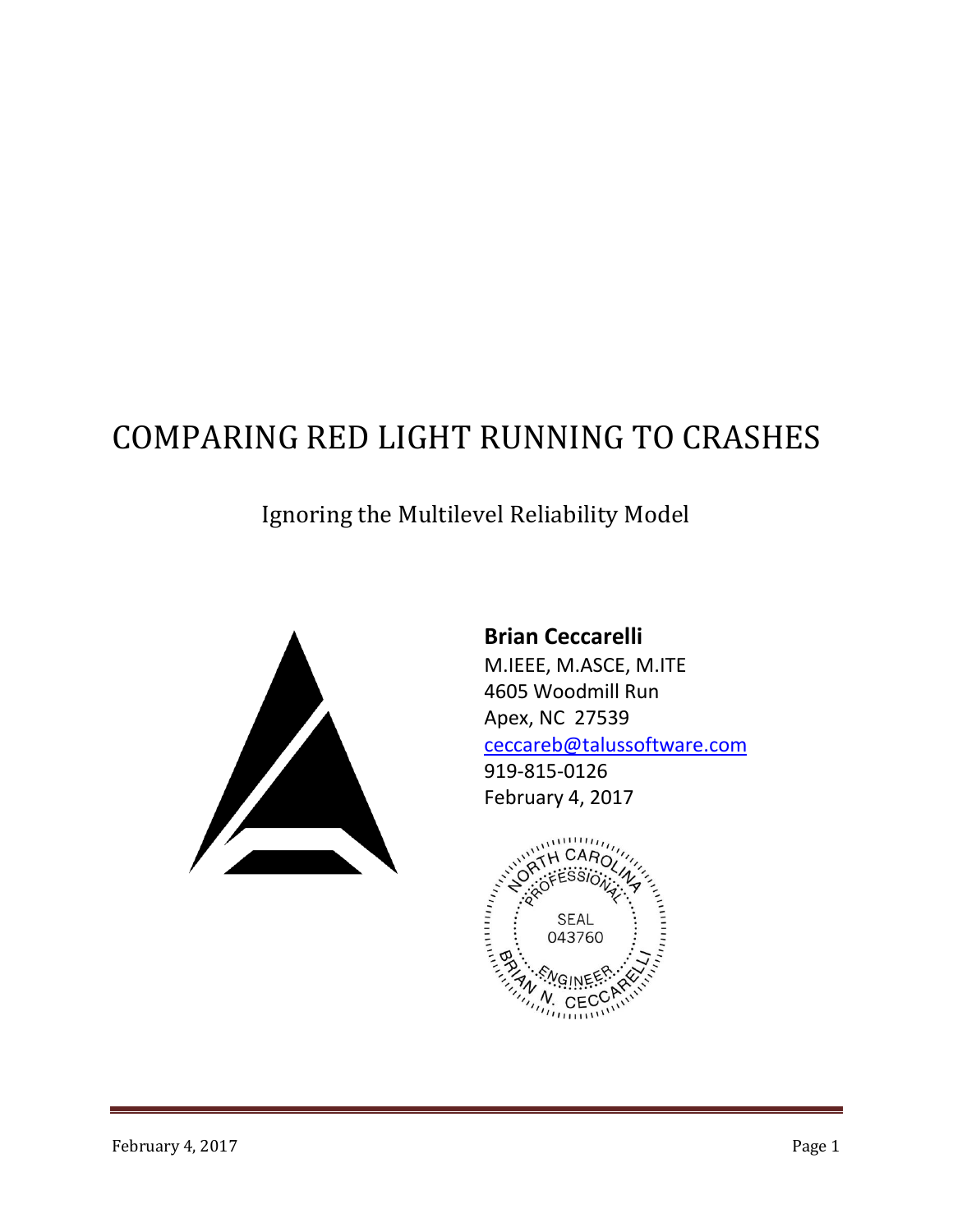## **Abstract**

American Traffic Solutions (ATS) and the Insurance Institute of Highway Safety (IIHS) release videos and studies which equate red light running (RLR) to crashes while implicitly blaming RLRs and crashing on drivers. Such videos and studies are not limited to ATS and IIHS. The videos and studies conceal engineering defects, misrepresent engineering goals, and deceive government and public into believing that drivers are to blame.

Such equating and blaming is engineering malpractice. ATS and IIHS violate a well-established engineering practice spanning engineering disciplines. The practice is called multilevel reliability modeling. This paper describes multilevel reliability modeling by example and how ATS and IIHS mispresent it.

## **The Multilevel Model of Reliability**

All disciplines of engineering use the *multilevel model of reliability*. I will describe the model with two examples. The first example is of the Toyota sticky-accelerator defect. The second example is of the yellow light defect. Both defects are from real-life.



**Figure 1 – System States and State Transitions in the Multilevel Model of Reliability**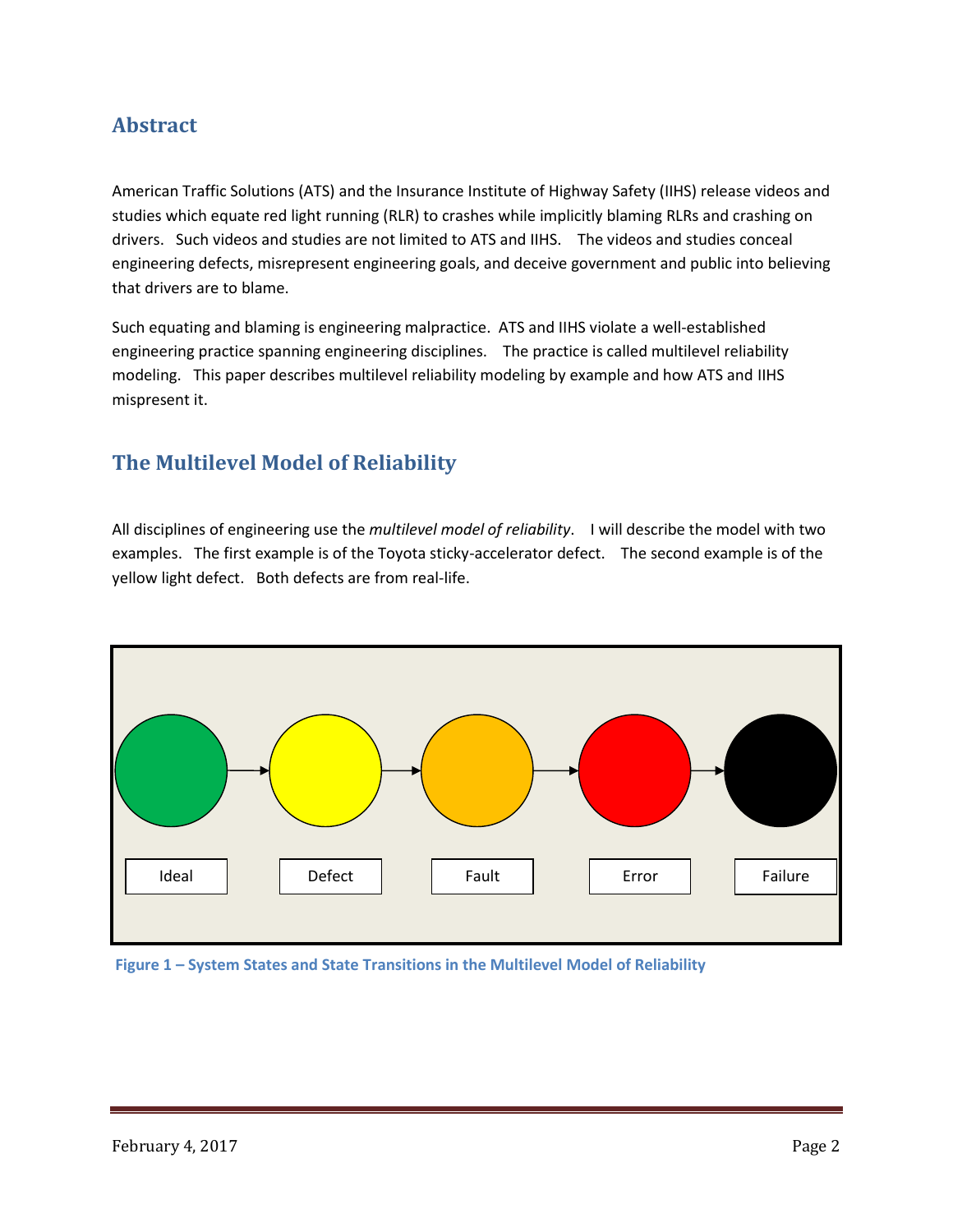## **Example 1 – Toyota Sticky-Accelerator Defect**

Refer to Figure 1. Toyota and the sticky accelerator problem. The problem causes unwanted acceleration. For this example, we define a *failure* as a crash.

#### **Defect**

Toyota introduced a mechanical *defect* into several of its car lines. The defect is in the accelerator pedal's electronic linkage to the engine. Under certain circumstances, the defect causes the pedal to keep sending the message "accelerate" to the engine, even when the driver takes his foot off the pedal. The result is unwanted acceleration.

#### **Fault**

A Toyota driver steps on the accelerator pedal. Circumstances are such that the electronic linkage behaves correctly. The driver experiences no problems.

Engineers say that a *fault* occurred simply by virtue that the driver is using the pedal. If the driver never stepped on the pedal, then a fault would never occur.

#### **Error**

A Toyota driver steps on the accelerator pedal. Circumstances are such that the electronic linkage breaks. The pedal is in the *error* state. The driver removes this foot from the pedal. The pedal keeps telling the engine to accelerate. The driver is cool and clever. The driver puts his car in neutral. Even though the engine is still getting gas, the gears are not engaged. The driver presses the brake. The car comes to a stop. The car is still revving but the car has stopped. Driver turns off car.

#### **Failure**

A Toyota driver steps on the accelerator pedal. Circumstances are such that the electronic linkage breaks. The driver does not have the time to react. He crashes into a pedestrian. A *failure* has occurred. The pedestrian is an old man and he dies.

### **Example 2 – Yellow Change Interval Defect**

Refer to Figure 1. A car approaches a signalized intersection. The light turns yellow. We define a *failure* as a crash.

#### **Defect**

The math equation traffic engineers use to set the duration of yellow lights is defective. The calculated duration is only long enough for unimpeded straight-thru motion cars. For all other types of motion, for example turning cars, the calculated duration can be several seconds too short and can cause the car to run a red light.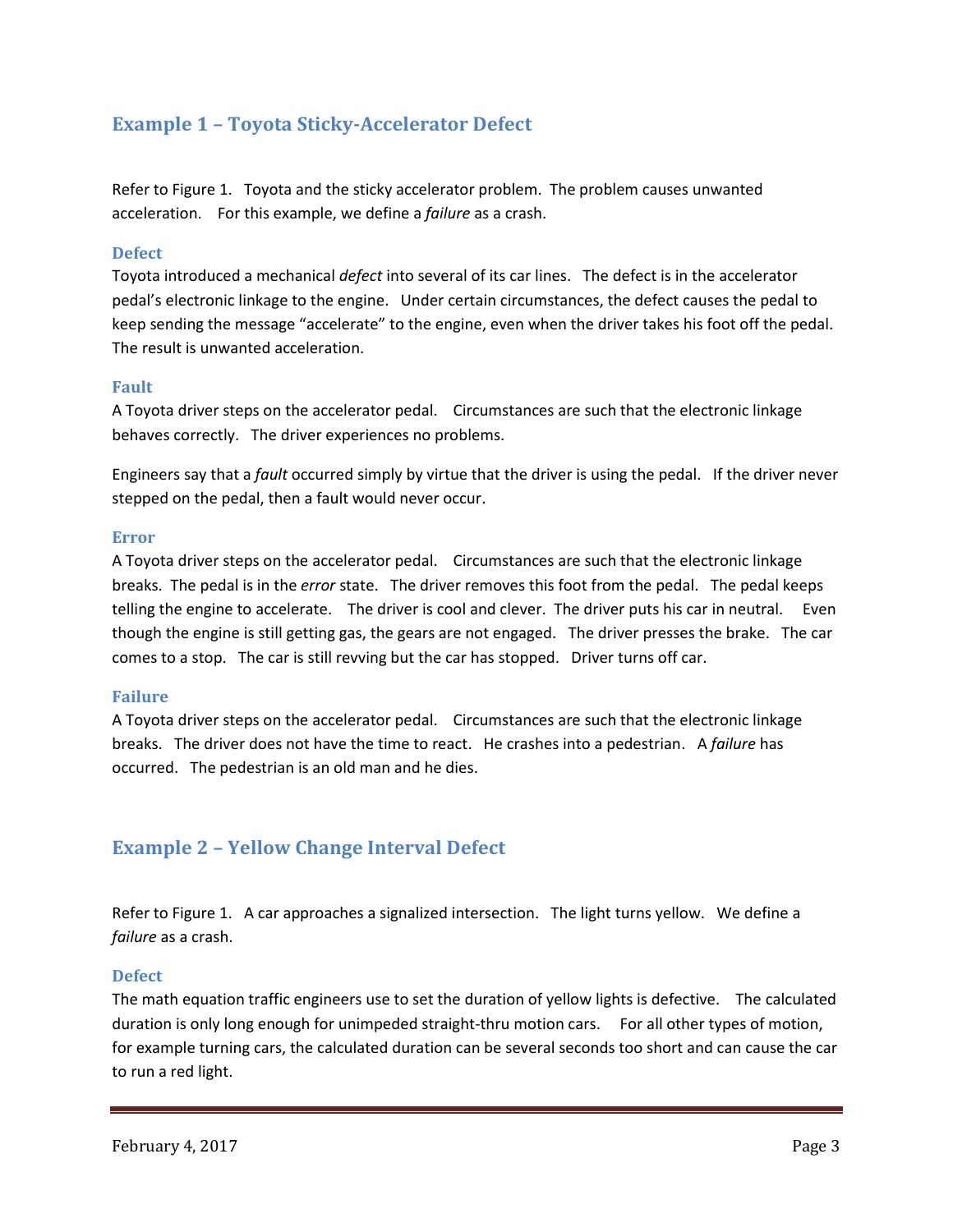#### **Fault**

A car is going to turn. The equation does not work for this case. The car is too close to stop. The conditions are present which invoke the defect. The state of the system transitions from *defect* to *fault*. The car is close enough to the intersection that the yellow light is long enough for the car to enter the intersection on a yellow light. Car enters intersection legally. The *fault* does not progress to *error*.

#### **Error**

A car is going to turn. The car is too close to stop. The car is too far from the intersection such that the yellow light is not long enough for the car to enter the intersection. The car unavoidably runs a red light. This is an *error*. The defect caused the car to enter the intersection illegally.

Conflicting traffic has not yet entered the intersection and hence there is no crash. There is no *failure*.

#### **Failure**

A car is going to turn. The car is too close to stop. The car is too far from the intersection such that the yellow light is not long enough for the car to enter the intersection. The car runs a red light. The yellow is so short that conflicting traffic has entered the intersection. The car hits conflicting traffic. This is a *failure*.

## **Fault-Tolerant Systems**

Engineers strive to create *fault-tolerant* systems. A fault-tolerant system is one that gracefully handles defects and prevents them from transitioning into failures. Along with creating a fault-tolerant system is the engineer's admission that the system has defects. All man-made systems have defects.

Most engineers are comfortable with allowing defects to turn into errors.

Most engineers are not comfortable allowing defects to turn into failures.

For example, the Institute of Transportation Engineers (ITE) recommends that engineers make drivers run red lights (errors) so long as the vehicles do not crash (failures). ITE tells traffic engineers to adjust the yellow time so that about 3% of all vehicles will run the red light.<sup>2</sup> ITE tells engineers to cap the yellow light to 5 seconds in spite that the yellow change interval equation says to make the yellow longer. To compensate for more drivers running red lights (errors), ITE tells the engineer to increase the all-red clearance interval to prevent crashes (failures). <sup>3</sup>

Engineers accept that failures are inevitable. Engineers use a metric called MTBF—the mean time between failure. Traffic engineers set a MTBF requirement for crashes. They set the Crash MTBF to a value greater than zero. So even a percentage of failures, caused by the engineer's own defects, is acceptable to the engineer.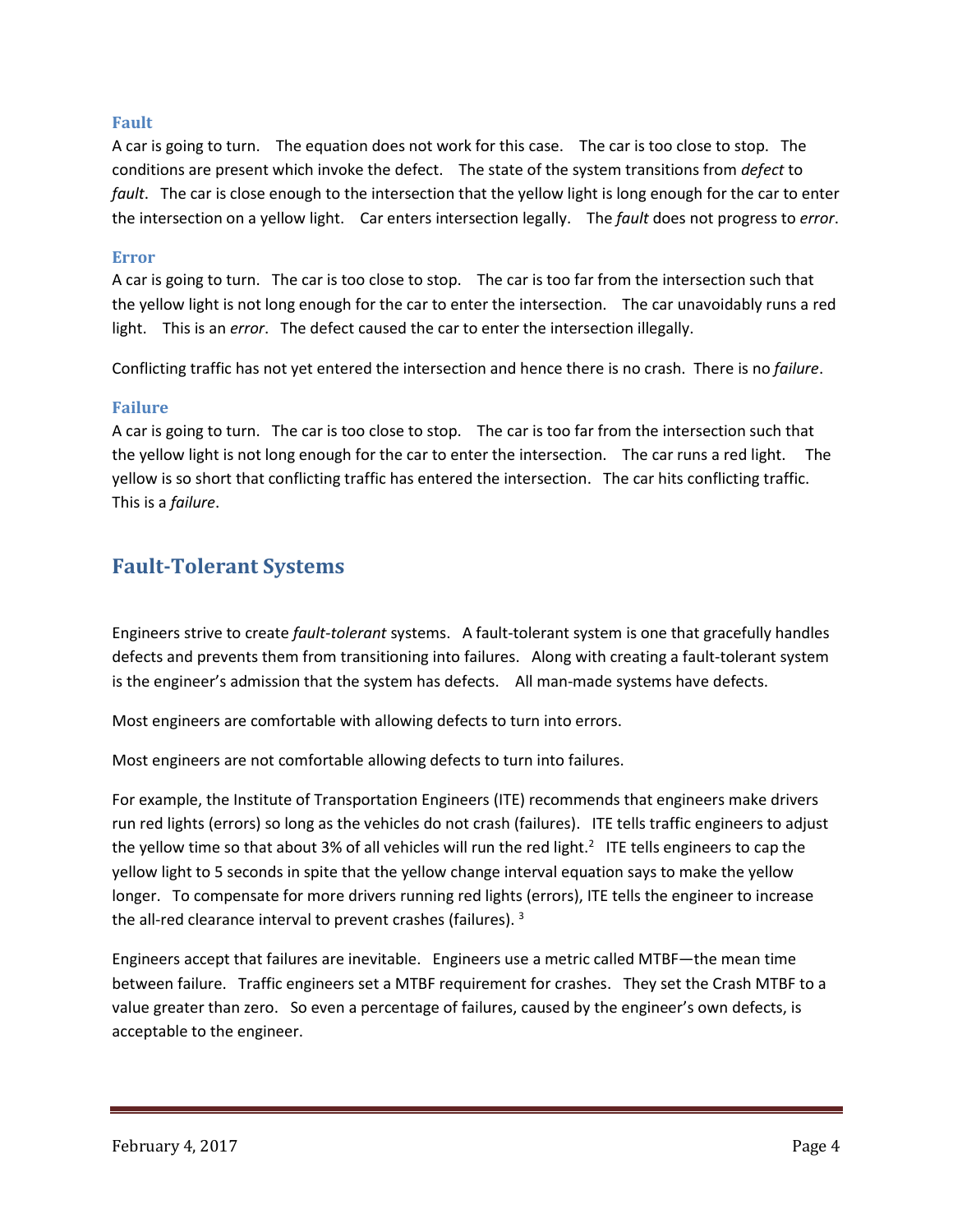## **American Traffic Solutions Point-of-View**

*American Traffic Solutions profits from errors but markets failures.* Such videos do not represent the typical error; they represent the rare failure--and that rare failure further confined to one type of failure—the catastrophic T-bone crash.

But for every T-bone crash, there are about 500,000 errors. The typical error is a car entering the intersection a fraction of a second after the light turned red. It is an RLR event so puny that it is imperceptible to the human eye.

## **Traffic Engineer's Point-of-View**

*Engineers design systems to minimize failures and are comfortable with ignoring errors.* Traffic engineers do not care if drivers run red lights; they do care if drivers crash.

To help prevent errors from turning into failures, traffic engineers use *mitigation* techniques. Engineers employ dilemma zone detectors, advance detectors, longer all-red clearance intervals, traffic signal back-plates, masts instead of hanging wires, slower speed limits, etc. These techniques mitigate the defect of the yellow light. They do not remove the defect. The techniques are Band-Aids. The Band-Aids cannot stop the bleeding because the defect is much bigger than the Band-Aids.

The vast majority of traffic engineers are unaware of the defect.

## **Driver Point-of-View**

To the driver, to the police and to engineering practice law, illegally entering the intersection is a *failure*. The traffic engineer does not see it that way.

## **Summary**

Government agencies and red light camera companies blame engineering defects on drivers. The organizations produce videos and studies equating red light running to crashes. In doing so they deceive the public who is unware of engineering practices--in this case the multilevel reliability model. The public comes away believing that drivers are bad and that engineering defects do not exist.

The engineering defect with the yellow light can easily be remedied. Remove the 2 from the denominator of the ITE yellow change interval equation.